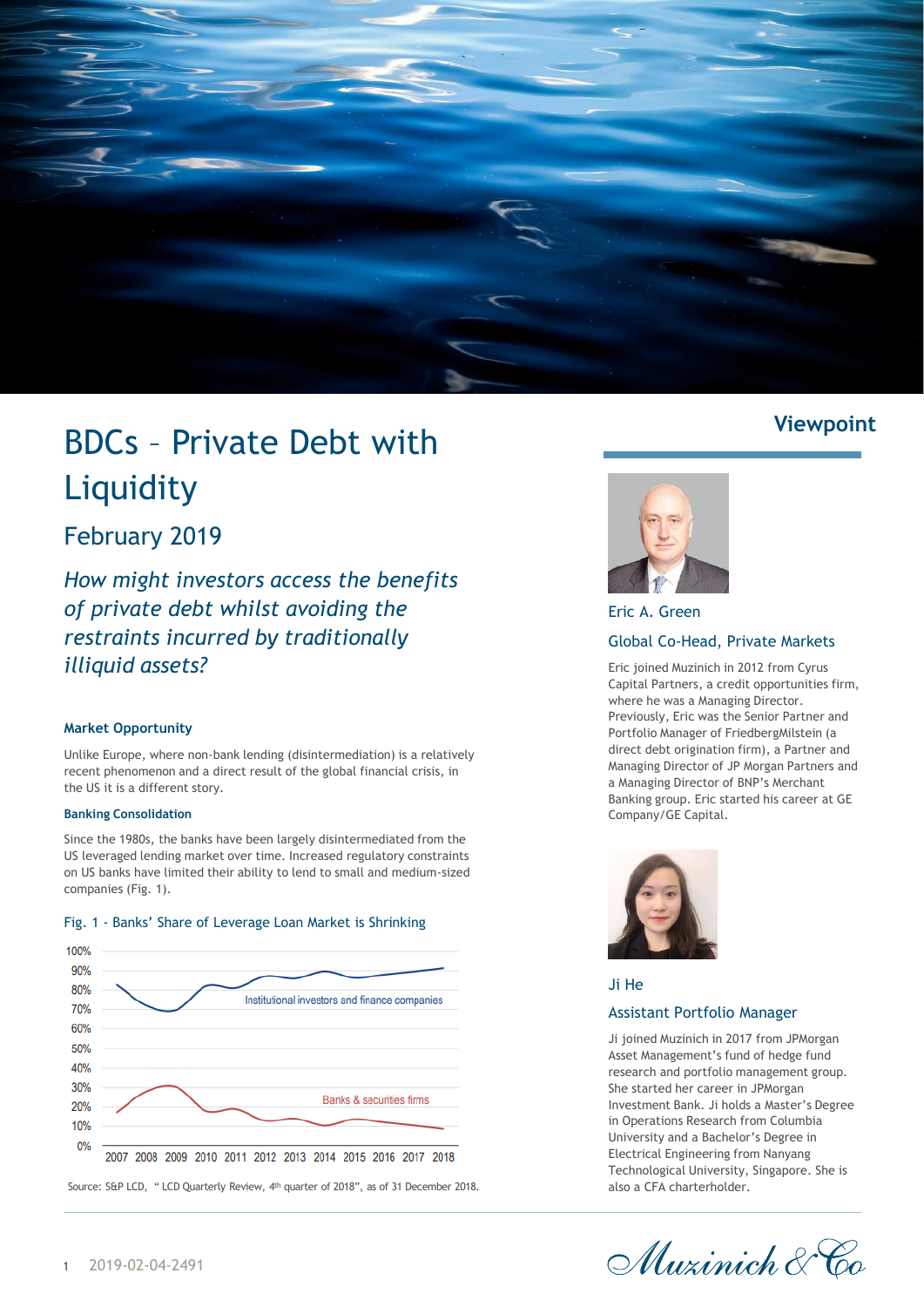This continued contraction in bank lending and post-2008 regulation has provided a greater opportunity for alternative providers of debt to the US middle market (companies with revenues from US\$10mm-US\$1bn) through a Business Development Company (BDC) structure.

#### **Capital Market Evolution**

While there have been some concerns about the size and growth of this segment of the market, we believe it marks just another stage in the evolution of corporate financing.

The high yield bond market only came into its own during the early 1990s. More recently we have seen the increasing growth of the syndicated loan market, which reached US\$1trillion in 2018; an asset class that was initially private bank driven lending has now evolved into a much broader, syndicated lending market. The growth in the private debt market is in turn filling the lending gap left by the larger institutional investors who have moved away from the smaller deals. 1

With the growth and maturation of the US private lending market, we believe BDCs could represent an attractive investment opportunity for investors who are interested in an allocation to the private debt asset class, but are constrained by the illiquid nature of traditional private debt investments.

# **A Unique US Structure**

A BDC is a unique vehicle designed to invest in small and mid-sized US businesses. BDCs were created by Congress in 1980 as an amendment to the Investment Company Act of 1940, with the goal of encouraging the flow of capital to private, mid-sized businesses in the US.

The structure (a corporate form) has the underlying investments which are illiquid, but the BDC can be listed on a public exchange. This offers investors public market liquidity with the ability to access private debt illiquidity premiums.

There is a private BDC market comprising 87 BDCs and a public BDC market with 50 entities. The public BDCs have a total market cap of around US\$30bn.<sup>2</sup>

Alternative asset management firms such as Ares Management, TPG and Goldman Sachs manage BDCs, investing in US small to mediumsized enterprises (SMEs) via directly originated senior secured and junior loans. Each BDC is highly diversified in its exposure to single name idiosyncratic risk with, on average, 120 names within its portfolio.3

# **Favourable Tax Treatment**

Like Real Estate Investment Trusts (REITs), as long as the BDC meets certain income, diversity and distribution requirements, the company may pay little or no corporate income tax.

BDCs typically elect to be taxed as regulated investment companies (RICs) under the Internal Revenue Code. This requires BDCs to distribute at least 90% of taxable income annually as dividends to investors. Typically BDCs pay dividends on a quarterly basis.

The PATH (Protecting Americans from Tax Hikes) legislation has transitioned tax treatment to investors' country of domicile tax treaty, thus providing a simpler structure for offshore investors to access the US private debt asset class without incurring effectively connected income i.e. they are not required to pay US income tax.

1. ICE BofA Merrill Lynch Global Research; LCD, as of May 2018.

2. SEC BDC Report, as of 20 July 2018, updated annually; KBW Research, as

- of 31 December 2018.
- 3. Muzinich analysis, company reports, as of Q3 2018.

The BDC structure also reduces the risk of 'trade or business' tax concerns related to loan origination activities, as BDCs are USdomiciled entities, which can be a further benefit to non-US based investors.

# **Regulation**

A US corporation may elect to be regulated as a BDC if it meets certain requirements of the Investment Company Act.

Election as a BDC requires the firm to subject itself to all relevant provisions of the Investment Company Act, including:

- 70% of assets must be invested in securities issued by private companies or public companies with an equity market cap of less than US\$250 million;
- Leverage is limited to 200% asset coverage (i.e., US\$2 of debt for every US\$1 of equity);
- Oversight by a majority independent board of directors;

BDCs are also required to file quarterly reports, annual reports and proxy statements with the SEC. Both public and privately-traded BDCs are required to make public filings with the SEC.

# **US Middle Market Overview**

There are an estimated 85,000 businesses with revenues greater than US\$25mn in the US middle market. The US middle market, where BDCs operate, are enjoying strong growth (Fig. 2), with an estimated 7.9% growth rate over the last 12 months through December 2018, compared to approximately 4.7% revenue growth rate for companies in the S&P 500.4

#### Fig. 2 - US Corporate Revenue Growth



Source: National Center for the Middle Market estimates released Q4 2018.

4. National Center for the Middle Market estimates released Q4 2018. Updated annually.

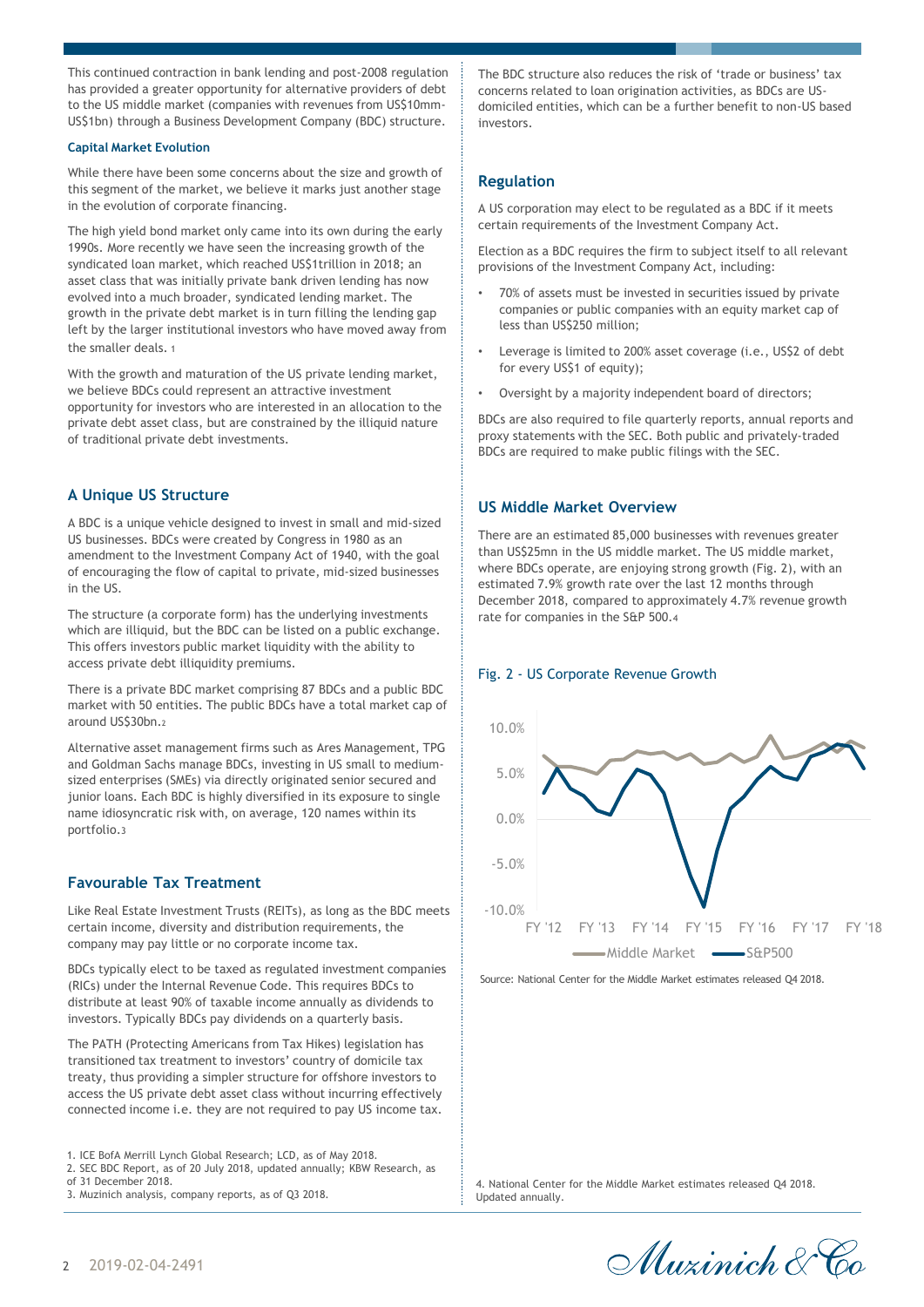# **How the US BDC Market May Evolve**

REITs, a similarly-structured vehicle, have shown significant growth over the past 20 years. Like a BDC, a REIT is generally exempt from corporate level taxes.

This tax advantage has contributed to the tremendous popularity of REITs with US investors, but also benefits non-US investors looking to invest in the US.

Today, the REIT market represents US\$1 trillion of assets in the US, having grown six times in size over the last seven years. We believe the speed and manner by which the REIT market has grown in the US may provide a good indication of the growth potential for the US BDC market (Fig. 3). The BDC industry has been a key source of capital for direct lending, with total assets amounting to US\$90 billion. 5

#### Fig. 3 - REIT Market vs. BDC Market

|                          | <b>US REIT Market</b>                                            | <b>US BDC Market</b>                                              |  |  |
|--------------------------|------------------------------------------------------------------|-------------------------------------------------------------------|--|--|
| Established              | 1960                                                             | 1980                                                              |  |  |
| <b>Public Corp</b>       | 177                                                              | 50                                                                |  |  |
| Avg. Mkt Cap             | <b>US\$5.6bn</b>                                                 | US\$1.0bn                                                         |  |  |
| Yield                    | 6.1%                                                             | 10.0%                                                             |  |  |
| <b>Underlying Assets</b> | Real estate<br>properties or<br>mortgages/mortgage<br>securities | <b>Typically private</b><br>debt of middle<br>market<br>companies |  |  |

Sources: REIT data points from REIT.com and BBREIT Index, as of 31 December 2018. BDC yield data from "KBW Weekly BDC/RIC Summary", as of 31 December 2018.

The public BDC market has already witnessed meaningful growth over the last 16 years (Fig. 4) with the addition of 41 new BDCs becoming public. There are also 87 private BDCs which may go public over the next few years.<sup>6</sup>

#### Fig. 4 - Growth in the BDC Market



Source: "KBW Weekly BDC/RIC Summary", as of 31 December 2018.

#### **Potential Advantages of BDCs**

#### **Illiquid Assets, Liquid Structure**

Asset managers often have clients that expect to be able to liquidate their investment at very short notice. To facilitate an active secondary market, minimum issue size of US\$400mn is required and most investors require over US\$1 billion of outstanding bonds, in our view. Therefore, we believe there is no liquid secondary market for the debt of US middle-market companies, given the size of their balance sheets.

The public ownership structure of the BDC (listing on NYSE or NASDAQ) typically allows investors liquidity, while still benefiting from private debt liquidity premiums.

Historically, US middle market loans have provided a 10 year average liquidity premium of approximately 200bps, or 43%, above comparable large cap loans (Fig. 5).

#### Fig. 5 – Middle Market Illiquidity Premium



Source: S&P LCD Market Intelligence, yields based on Large Cap and Middle Market subset of the S&P/LSTA Leveraged Loan Index, as of 7 December 2018.

#### **Attractive Yield, Floating Rate**

The reduced availability of credit to middle-market companies typically results in an increased interest rate for loans to middlemarket lenders.

These loans also typically include meaningful upfront fees and certain prepayment protections, both of which enhance their profitability to investors.

The typically floating rate nature of pricing may also provide a meaningful level of protection from increases in interest rates. BDCs may benefit from a rising rate environment as higher rates enhance earnings as the majority of the underlying assets are floating rate loans.

#### **Attractive Valuation**

BDC prices tend to fluctuate within a band as they are effected by the macro economy, credit cycle and investor sentiment. (As highlighted in Fig. 6, 82% of the time, the WFBDC Index has traded with in 0.9x~1.1x band.)

As a result, the volatility of the BDC index can be meaningful. Nevertheless, investors receive dividends which can be around 8- 10% per year, which can help reduce the volatility.

We believe current valuations offer an attractive entry point into the BDC market.

5. Source: S&P LCD, as of 31 January 2019.

6. Source: SEC Business Development Company Report, as of 20 July 2018, updated annually.

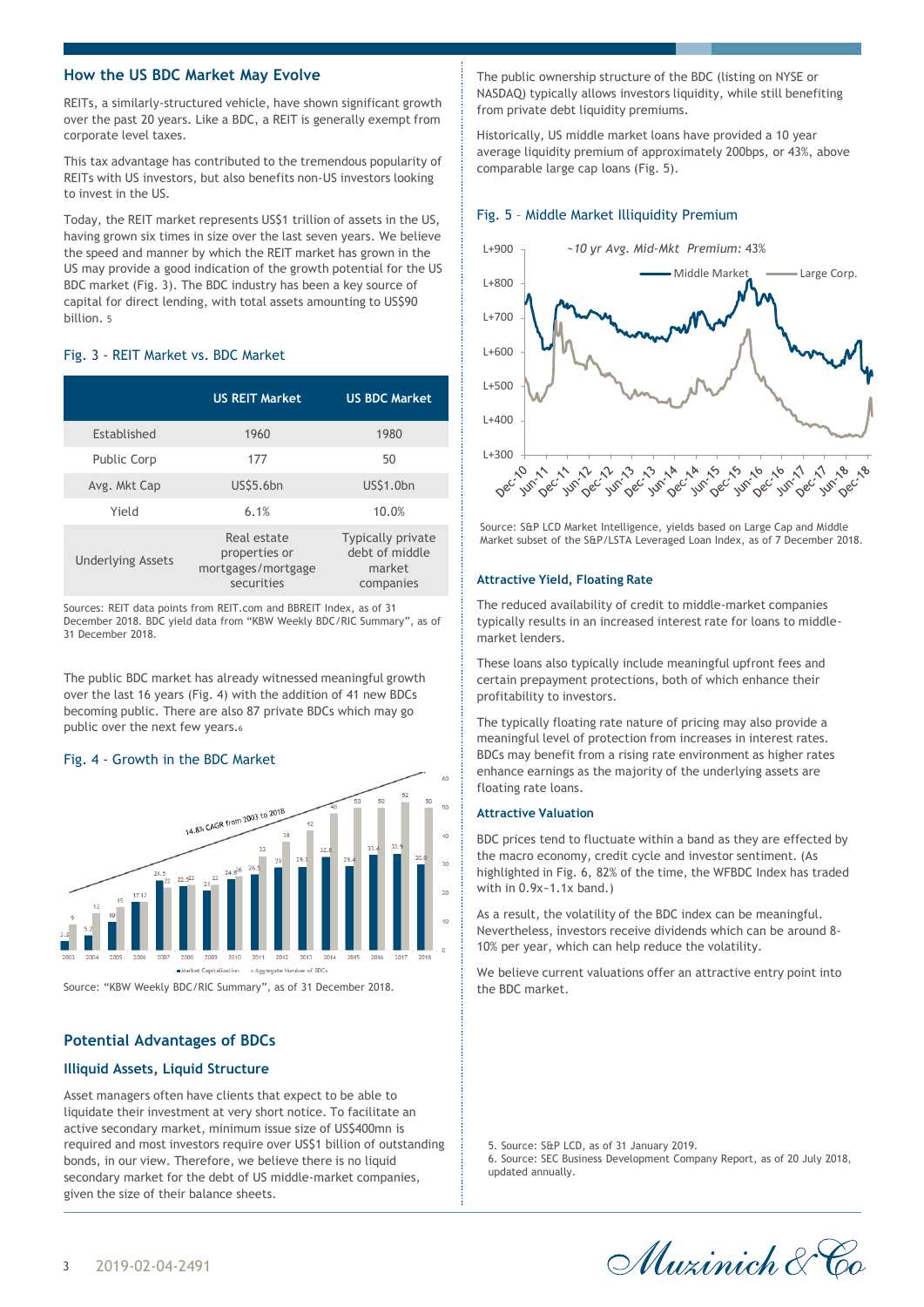## Fig. 6 - BDCs Have Historically Traded in a Valuation Band



Source: Bloomberg, WFBDC index as of 24 January, 2019. For more index descriptions, please see Important Information at the end of the presentation. The index valuation is available on Bloomberg starting June 2011.

#### **Lower Default Risk, Higher Rate of Recovery**

Loans to US middle-market companies have exhibited lower default rates and higher recoveries when compared to broadly syndicated loans. Historically, middle market loans have presented low correlation to other major asset classes.<sup>7</sup>

#### Fig. 7 – Lower Overall Loss Rate



Source: TIAA Global Asset Management Private Debt: The opportunity for diversification with illiquid assets. Summer 2016. Middle Market Loans defined as loans of \$200 million or less, based on S&P LSTA Leveraged Loan Index; Broadly Syndicated Loans defined as loans greater than \$200 million, based on S&P LSTA Leveraged Loan Index; Average default, loss, and recovery rates are based on trailing 12-month time frames. The default is defined as 1) The company files for bankruptcy; 2) The facility gets downgraded to D by S&P (not due to below par buybacks); 3) The interest payment is missed without a forbearance. S&P LCD, S&P Credit Pro, BoA Merrill Lynch. Measurement Dates 1998–2015, as of 30 June 2016.

In addition, these loans are marked to model by third party valuation agencies on a quarterly basis and lenders will often work with their borrowers to manage through financial difficulty. Also, in contrast to the broadly syndicated market, middle-market transactions are typically structured with lower leverage, stronger documentation and tighter covenants.

#### **Healthy Fundamentals**

In our view BDC fundamentals appear healthy within a sound US economy with robust revenue growth in the middle market, as demonstrated by low non-accrual rates. As these businesses are mostly domestically focused, their revenues should also not be significantly affected by potential trade wars.

7. Source: S&P Capital IQ for data between 2005 and 2015.

Fig. 8 - Level of Non-Performing Loans in Public BDCs



Source: KBW North American Research, as of 20 June 2018.

#### **Recent Legislation**

We also believe BDCs should benefit from recent changes in legislation (the Small Business Credit Availability Act) and the regulatory environment, which has allowed them to increase leverage ratios to 2:1 from 1:1 subject to investor approval. In our view, this is a potentially positive catalyst for higher earnings and return on equities.

# **Conclusion**

While private debt continues to appeal to a broad spectrum of investors, the illiquid nature of such investments can prove too high a barrier to entry for many investors.

BDCs, with their daily liquidity, high dividends, favourable tax benefits for offshore investors, healthy fundamentals, low default rates, higher yields and floating rate nature, despite their price volatility, can be an interesting alternative for investors considering an allocation into private debt.

However, BDCs are relatively unknown to the European investor base and therefore we believe it is important to choose a manager with the right skillsets and experience in BDC investing.

A long tenure in the US middle market is, in our view, key to creating a strong relationship network, a deep understanding of the market segment and the development of extensive experience in dealing with BDC management teams.

Nothing contained herein is intended to constitute investment, legal, tax or other advice nor is it to be relied on in making an investment or other decision. Historic market trends and performance are not reliable indicators of actual future market behavior or performance.